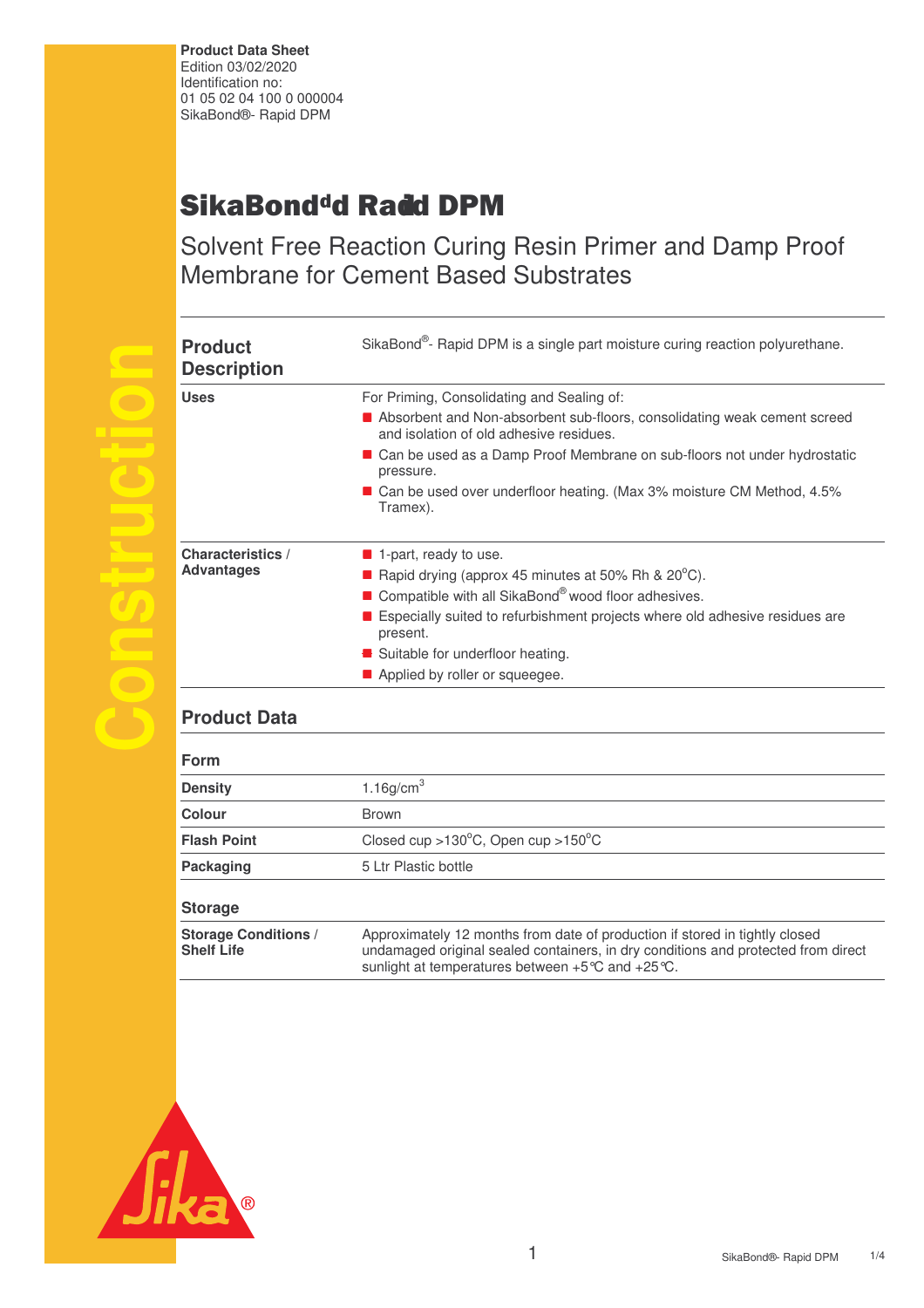| <b>Technical Data</b>          |                                                                                               |  |  |
|--------------------------------|-----------------------------------------------------------------------------------------------|--|--|
| <b>Chemical Base</b>           | 1-part reaction cure synthetic Resin                                                          |  |  |
| <b>Density</b>                 | $\sim$ 1.16 kg/l                                                                              |  |  |
| <b>Skinning- / Laying Time</b> | ~ 10 - 20 minutes $(+20\degree C / 50\% \text{ r.h.})$                                        |  |  |
| <b>Curing Rate</b>             | Approximately 45 minutes at 20°C & 50% Rh                                                     |  |  |
| <b>Sag Flow</b>                | Consistency:<br>Spreads easily when applied using brush, squeegee or short/medium pile roller |  |  |
| <b>Service Temperature</b>     | Up to $+35^{\circ}$ C                                                                         |  |  |

## **System Information**

| <b>Application Details</b>   |                                                                                                                                                                                                                                                                                     |  |
|------------------------------|-------------------------------------------------------------------------------------------------------------------------------------------------------------------------------------------------------------------------------------------------------------------------------------|--|
| <b>Consumption</b>           | As a surface conditioner/primer:                                                                                                                                                                                                                                                    |  |
|                              | Apply 1 coat at a minimum consumption of $100 - 200$ grams/m <sup>2</sup> (85-170 ml/m <sup>2</sup> )                                                                                                                                                                               |  |
|                              | As an isolator for old adhesive residues:                                                                                                                                                                                                                                           |  |
|                              | Apply 1 coat at a minimum consumption of $100 - 200$ grams/m <sup>2</sup> (85-170 ml/m <sup>2</sup> )                                                                                                                                                                               |  |
|                              | As a Damp Proof Membrane: (tested in accordance with ASTM E 96)                                                                                                                                                                                                                     |  |
|                              | Apply 2 – 3 coats at 100 – 250 grams/ $m^2$ (85-215 ml/m <sup>2</sup> ). Allow each coat to fully<br>cure. Total consumption should be no less than 400 grams/ $m^2$ (340 ml/m <sup>2</sup> ).                                                                                      |  |
| <b>Substrate Quality</b>     | Clean, homogeneous, even, free from grease, dust and loose particles. Paint,<br>cement laitance and other poorly adhering particles must be removed. Maximum<br>moisture content must not exceed 4% CM method (6% Tramex) 3% CM (4.5%<br>Tramex) in the case of underfloor heating. |  |
|                              | Standard construction rules must be observed.                                                                                                                                                                                                                                       |  |
| <b>Substrate Preparation</b> | Concrete / cement screed:<br>Must be clean, contaminant free and thoroughly cleaned with industrial vacuum<br>cleaner.                                                                                                                                                              |  |
|                              | Anhydrite screed / Anhydrite flowable screed:<br>Must be ground and thoroughly cleaned with industrial vacuum.                                                                                                                                                                      |  |
|                              | Unknown substrates:<br>Tests are recommended for compatibility and adhesion.                                                                                                                                                                                                        |  |
|                              |                                                                                                                                                                                                                                                                                     |  |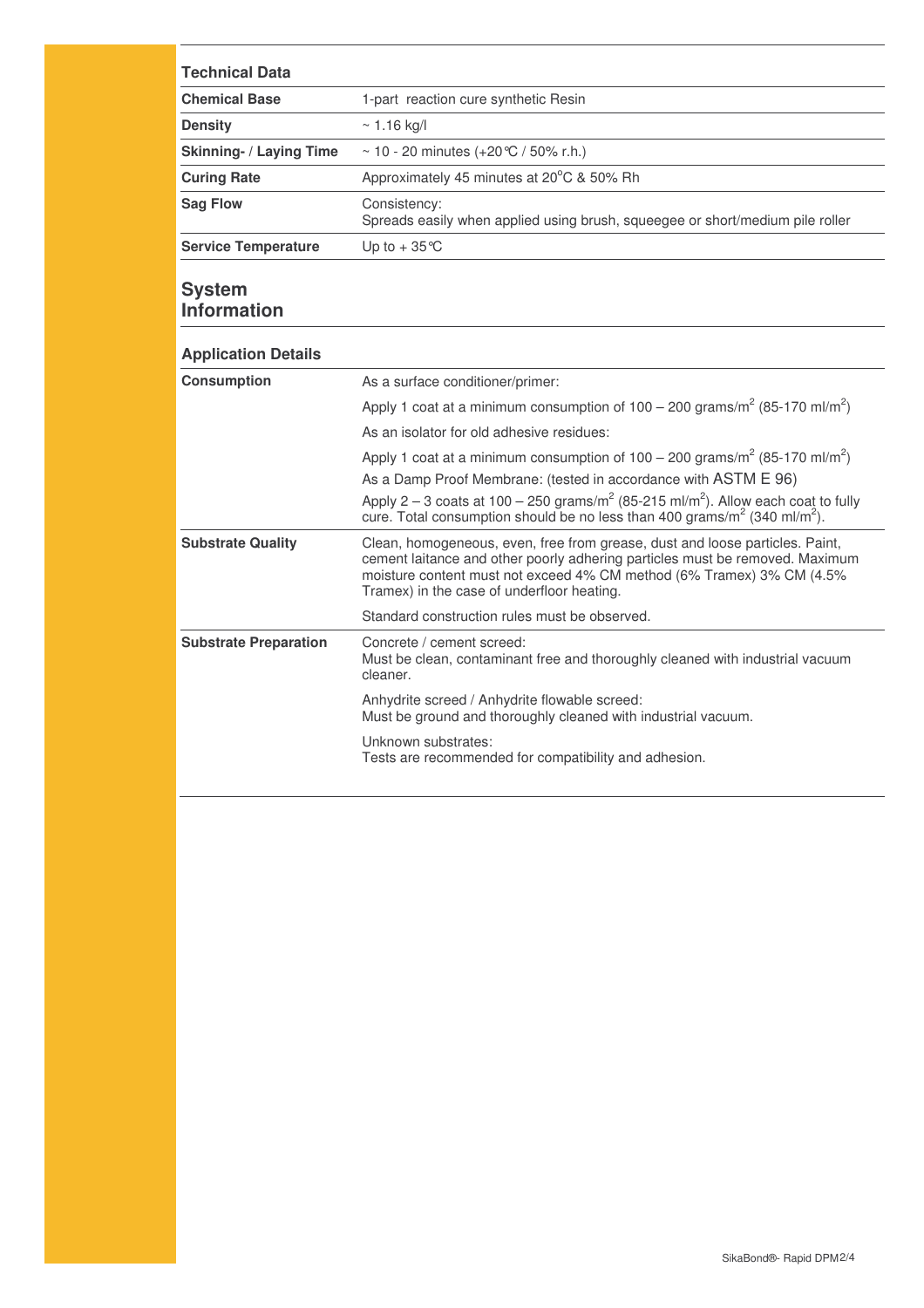| <b>Application</b><br><b>Conditions /</b><br><b>Limitations</b> |                                                                                                                                                                                                                                                                                                                                                                                                                                                                                  |                                            |                                                                                                                                                |  |  |  |
|-----------------------------------------------------------------|----------------------------------------------------------------------------------------------------------------------------------------------------------------------------------------------------------------------------------------------------------------------------------------------------------------------------------------------------------------------------------------------------------------------------------------------------------------------------------|--------------------------------------------|------------------------------------------------------------------------------------------------------------------------------------------------|--|--|--|
| <b>Substrate Temperature</b>                                    | During laying and until SikaBond®- Rapid DPM has fully cured substrate<br>temperature must be at least $+10^{\circ}$ C and in the case of underfloor heating<br>$< +20^{\circ}C$ .                                                                                                                                                                                                                                                                                               |                                            |                                                                                                                                                |  |  |  |
|                                                                 |                                                                                                                                                                                                                                                                                                                                                                                                                                                                                  |                                            | For Substrate temperatures the standard construction rules are relevant                                                                        |  |  |  |
| <b>Ambient Temperature</b>                                      | Room temperature above $+10^{\circ}$ C. Relative air humidity < 75%.                                                                                                                                                                                                                                                                                                                                                                                                             |                                            |                                                                                                                                                |  |  |  |
|                                                                 | For ambient temperatures the standard construction rules are relevant.                                                                                                                                                                                                                                                                                                                                                                                                           |                                            |                                                                                                                                                |  |  |  |
| <b>Substrate Moisture</b>                                       | Maximum substrate moisture content :                                                                                                                                                                                                                                                                                                                                                                                                                                             |                                            |                                                                                                                                                |  |  |  |
| <b>Content</b>                                                  | 4% CM for cement screed (ca. 6% Tramex / Gravimetric weight percent)                                                                                                                                                                                                                                                                                                                                                                                                             |                                            |                                                                                                                                                |  |  |  |
|                                                                 | 0.5% CM for anhydrite screed<br>$\overline{\phantom{a}}$                                                                                                                                                                                                                                                                                                                                                                                                                         |                                            |                                                                                                                                                |  |  |  |
|                                                                 | $\overline{\phantom{a}}$                                                                                                                                                                                                                                                                                                                                                                                                                                                         |                                            | 3 - 12% CM for magnesia flooring (proportion of organic parts)                                                                                 |  |  |  |
|                                                                 |                                                                                                                                                                                                                                                                                                                                                                                                                                                                                  |                                            | Maximum substrate moisture content in case of underfloor heating:                                                                              |  |  |  |
|                                                                 |                                                                                                                                                                                                                                                                                                                                                                                                                                                                                  |                                            | 3% CM for cement screed (ca. 4.5% Tramex / Gravimetric weight percent)                                                                         |  |  |  |
|                                                                 | $\overline{\phantom{a}}$                                                                                                                                                                                                                                                                                                                                                                                                                                                         | 0.3% CM for anhydrite screed               |                                                                                                                                                |  |  |  |
|                                                                 |                                                                                                                                                                                                                                                                                                                                                                                                                                                                                  |                                            | 3 - 12% CM for magnesia flooring (proportion of organic parts)                                                                                 |  |  |  |
|                                                                 | For moisture content and quality of substrates the guidelines of the wood floor<br>manufacturer as well as standard construction rules must be observed.                                                                                                                                                                                                                                                                                                                         |                                            |                                                                                                                                                |  |  |  |
|                                                                 | Please Note: Most wood floor manufacturers state a maximum substrate moisture<br>content of 2% CM (ca.2.5% Tramex).                                                                                                                                                                                                                                                                                                                                                              |                                            |                                                                                                                                                |  |  |  |
| <b>Relative Air Humidity</b>                                    | Between 40% and 75%                                                                                                                                                                                                                                                                                                                                                                                                                                                              |                                            |                                                                                                                                                |  |  |  |
| <b>Application</b><br><b>Instructions</b>                       | When applying more than one coat of SikaBond® Rapid DPM, the 2 <sup>nd</sup> coat should<br>be applied 90 <sup>°</sup> to the 1 <sup>st</sup> . Ensure that a continuous uniform coat is achieved using a<br>medium pile roller, brush or rubber squeegee. When used as a damp proof<br>membrane the finished surface must provide a continuous defect free layer with a<br>'shiny' appearance. When using multiple coats, allow each coat to fully dry<br>between applications. |                                            |                                                                                                                                                |  |  |  |
|                                                                 | <b>Application</b><br><b>Method</b>                                                                                                                                                                                                                                                                                                                                                                                                                                              | <b>Application</b>                         | <b>Required Coats</b>                                                                                                                          |  |  |  |
|                                                                 |                                                                                                                                                                                                                                                                                                                                                                                                                                                                                  | Damp Proof<br>Membrane                     | Minimum 2 x                                                                                                                                    |  |  |  |
|                                                                 |                                                                                                                                                                                                                                                                                                                                                                                                                                                                                  | Substrate<br>consolidator                  | Minimum 1 x                                                                                                                                    |  |  |  |
|                                                                 |                                                                                                                                                                                                                                                                                                                                                                                                                                                                                  | Isolate old<br>adhesive residues           | Minimum 1 x                                                                                                                                    |  |  |  |
|                                                                 |                                                                                                                                                                                                                                                                                                                                                                                                                                                                                  | Damp proof<br>membrane $+$<br>Consolidator | Minimum 3 x                                                                                                                                    |  |  |  |
|                                                                 |                                                                                                                                                                                                                                                                                                                                                                                                                                                                                  |                                            |                                                                                                                                                |  |  |  |
| <b>Cleaning of Tools</b>                                        |                                                                                                                                                                                                                                                                                                                                                                                                                                                                                  |                                            | Clean all tools and application equipment with Thinner C immediately after use.<br>Hardened / cured material can only be mechanically removed. |  |  |  |